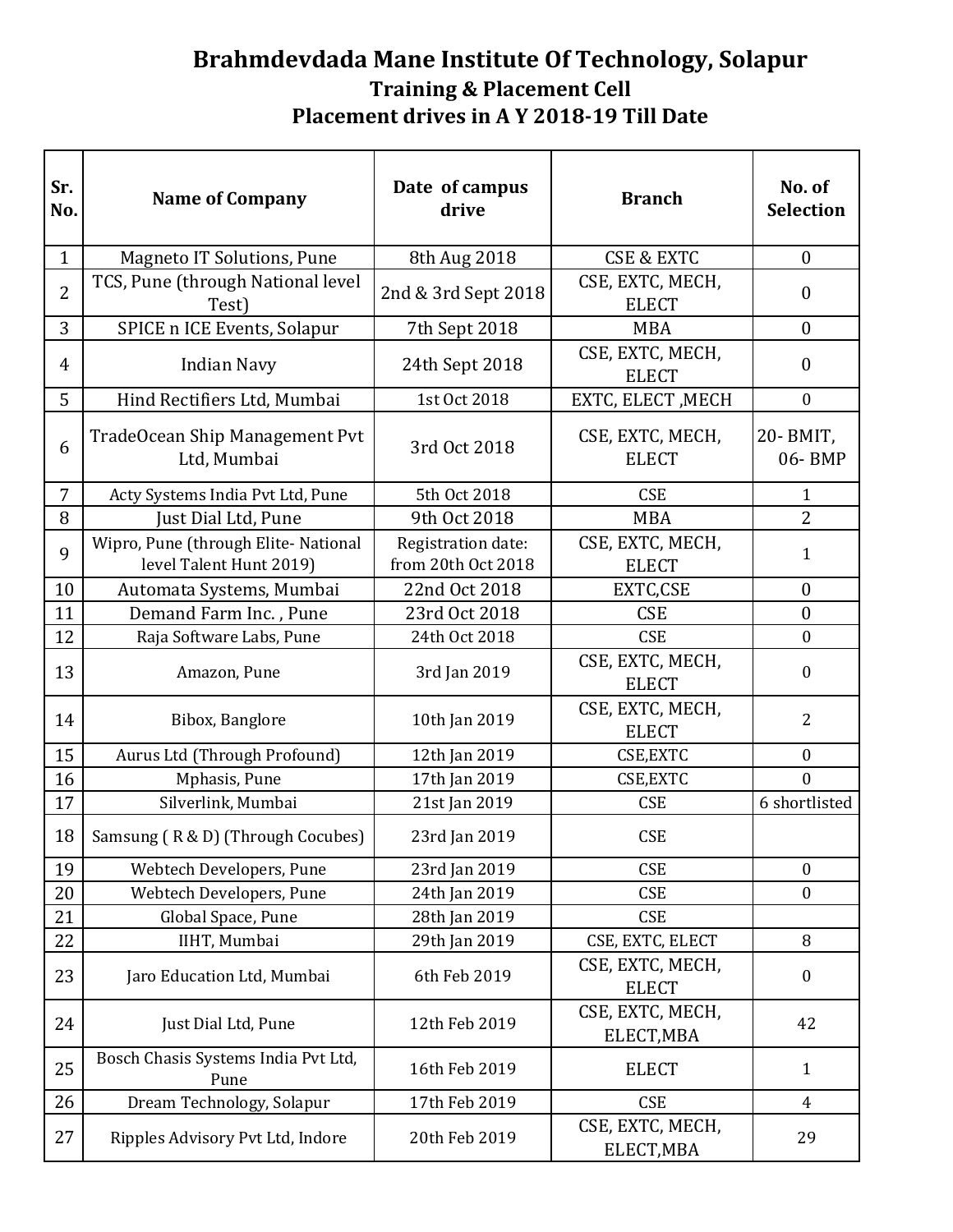| 28 | Epic Research, Indore                                                                                                         | 21st Feb 2019   | CSE, EXTC, MECH,<br>ELECT, MBA   | $\boldsymbol{0}$ |
|----|-------------------------------------------------------------------------------------------------------------------------------|-----------------|----------------------------------|------------------|
| 29 | Epic Research, Indore                                                                                                         | 22nd Feb 2019   | CSE, EXTC, MECH,<br>ELECT, MBA   | $\boldsymbol{0}$ |
| 30 | Interview Mocha, Pune                                                                                                         | 25th Feb 2019   | CSE, EXTC                        | $\boldsymbol{0}$ |
| 31 | RK Edu App, Pune                                                                                                              | 26th Feb 2019   | CSE, EXTC, MECH,<br>ELECT, MBA   | $\boldsymbol{0}$ |
| 32 | Triveni Turbines, Banglore                                                                                                    | 2nd March 2019  | <b>MECH</b>                      | $\boldsymbol{0}$ |
| 33 | Integrity Global, Solapur                                                                                                     | 1st March 2019  | <b>MBA</b>                       | $\mathbf{1}$     |
| 34 | Reliance Jio, Pune                                                                                                            | 6th March 2019  | CSE, EXTC                        | $\boldsymbol{0}$ |
| 35 | STFC, Chennai                                                                                                                 | 6th March 2019  | CSE, EXTC, MECH,<br>ELECT, MBA   | $\overline{2}$   |
| 36 | Qspiders, Pune                                                                                                                | 7th March 2019  | CSE, EXTC                        | 3                |
| 37 | Notan Software, Pune                                                                                                          | 9th March 2019  | <b>CSE</b>                       | $\mathbf{1}$     |
| 38 | <b>CMS IT Services, Pune</b>                                                                                                  | 19th March 2019 | CSE, EXTC                        | 31               |
| 39 | Paramatrix Technologies Pvt Ltd,<br>Mumbai                                                                                    | 20th March 2019 | CSE, EXTC                        | $\boldsymbol{0}$ |
| 40 | Sujan Cooper Standard AVS Pvt Ltd.,<br>Pune & Polyrub Cooper Standard FTS<br>Pvt Ltd., Pune, Ronch Polymers Pvt<br>Ltd., Pune | 26th March 2019 | <b>MECH</b>                      | $\mathbf{1}$     |
| 41 | Sampanna Bharat Software Solutions,<br>Solapur                                                                                | 29th March 2019 | <b>CSE</b>                       | 3                |
| 42 | Unikaihatsu Software Pvt. Ltd.                                                                                                | 1st April 2019  | <b>CSE</b>                       |                  |
| 43 | HireMinds 2K19                                                                                                                | 3rd April 2019  | CSE, EXTC, MECH,<br><b>ELECT</b> |                  |
| 44 | TechRel Technologies & Vibrant                                                                                                |                 |                                  |                  |
|    | Minds Technologies, Pune in<br>association with Demand Farm Inc,<br>Pune (IT company)                                         | 4th April 2019  | CSE, EXTC                        | $\boldsymbol{0}$ |
| 45 | TechRel Technologies & Vibrant<br>Minds Technologies, Pune                                                                    | 5th April 2019  | CSE, EXTC                        | $\boldsymbol{0}$ |
| 46 | Jaro Education Ltd, Mumbai                                                                                                    | 11th April 2019 | CSE, EXTC, MECH,<br>ELECT, MBA   | $\boldsymbol{0}$ |
| 47 | Dhoot Transmission Pvt Ltd, Pune                                                                                              | 12th April 2019 | EXTC, MECH, ELECT                | 39               |
| 48 | Persistence, Nasik                                                                                                            | 16th April 2019 | CSE, EXTC, MECH,<br><b>ELECT</b> | $\boldsymbol{0}$ |
| 49 | Edureka, Banglore                                                                                                             | 4th May 2019    | CSE, EXTC                        | $\boldsymbol{0}$ |
| 50 | Sankey Business Solutions, Mumbai                                                                                             | 21st May 2019   | <b>CSE</b>                       | $\boldsymbol{0}$ |
| 51 | GKN Aerospace India Ltd, Pune                                                                                                 | 28th May 2019   | EXTC, MECH, ELECT                | $\mathbf{1}$     |
| 52 | Ravin Cables Ltd, Pune<br>TCS, Pune (through National level                                                                   | 5th June 2019   | MECH, ELECT                      | 5                |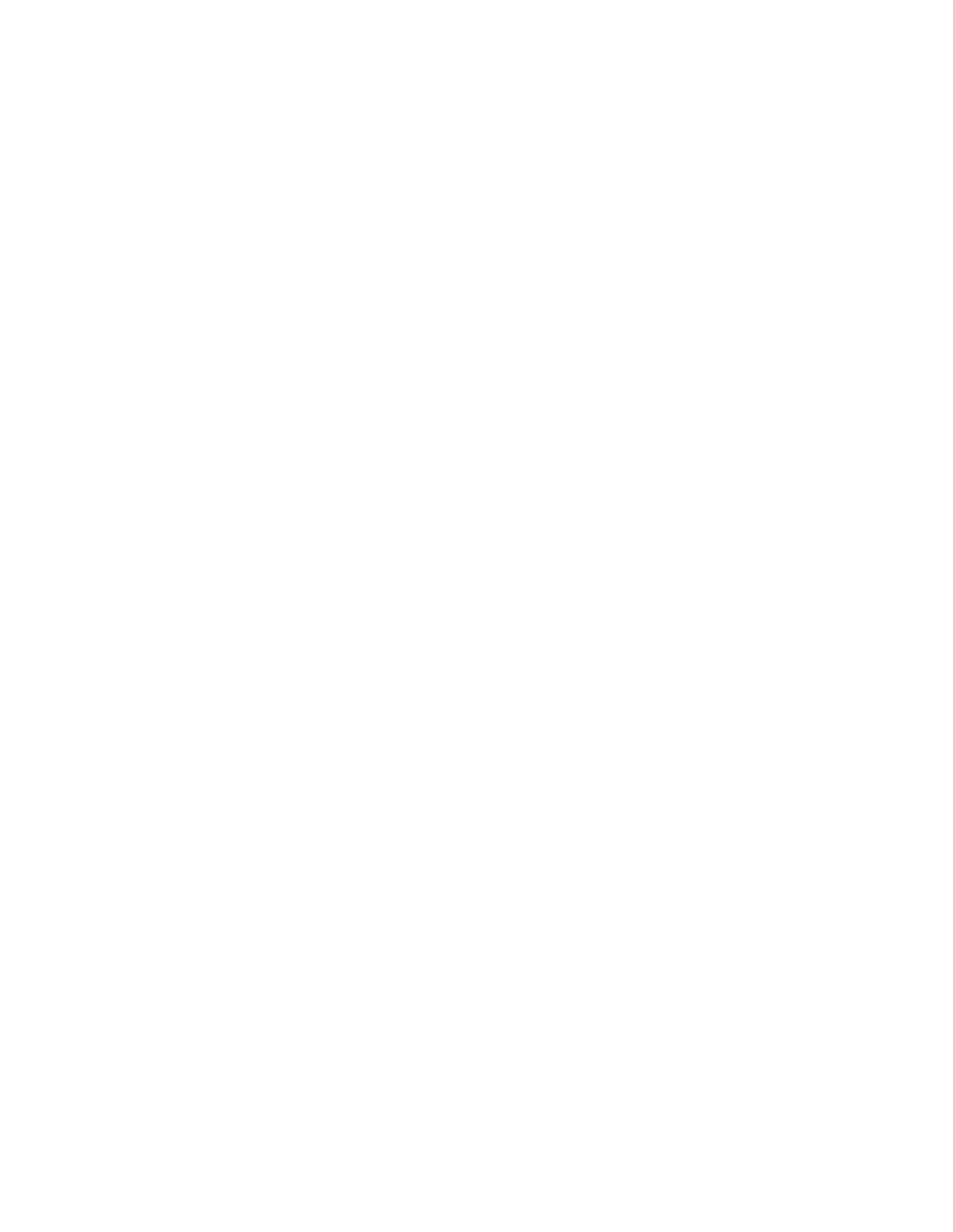## **Brahmdevdada Mane Institute Of Technology, Solapur Training Programs conducted in Academic Year 2018-19 till date**

| Sr. No.        | <b>Name of Program</b>                                                                                                                                                         | Name of Institute / Expert                                                                                                                                                              | <b>Year &amp; Branch</b> | <b>Date</b>                           | <b>Remark</b>                                                   |
|----------------|--------------------------------------------------------------------------------------------------------------------------------------------------------------------------------|-----------------------------------------------------------------------------------------------------------------------------------------------------------------------------------------|--------------------------|---------------------------------------|-----------------------------------------------------------------|
| $\mathbf{1}$   | Expert Session on topic "Enhancing the<br>employability skills of the engineering<br>students & to define product strategy,<br>roadmaps, milestones in engineering<br>projects | Mr. Pratap Sanap (Solution Architect<br>with Persistent Systems' research lab)                                                                                                          | <b>BE ALL</b>            | 21st July 2018                        |                                                                 |
| $\overline{2}$ | One day workshop on "Industrial<br><b>Automation System"</b>                                                                                                                   | Mr. Kunal Wakhare (Manager-<br>Business Development, Sofcon India<br>Pvt Ltd, Pune)                                                                                                     | BE (ELECT &<br>EXTC)     | 14th August<br>2018                   |                                                                 |
| 3              | Aptitude Training Program (Slot 4)- GD<br>& PI                                                                                                                                 | APT- TECH Pvt Ltd, Kolhapur- Mr.<br>Naveen                                                                                                                                              | <b>BE ALL</b>            | 23rd & 24th<br>August 2018            |                                                                 |
| $\overline{4}$ | Expert session on topic " Studying<br>Abroad, Myths about studying abroad"                                                                                                     | Mr. Chetan Jain (Managing Director<br>Of Study Smart Overseas Education & BE ALL<br><b>IELTS Training</b> )                                                                             |                          | 27th August<br>2018                   |                                                                 |
| 5              | One day workshop on topic " Goal<br>setting & importance of soft skills"                                                                                                       | Mr. Anish Sahasrabudhe (A Cricket<br>Umpire, A Chef, A Master Of<br>Ceremony, An Event Manager, A<br>Corporate Trainer, A Restaurant<br>Owner, A Life Coach, A Motivational<br>Speaker) | & MBA-I                  | SE, TE, BE ALL 3rd September<br>2018  |                                                                 |
| 6              | Aptitude training sessions                                                                                                                                                     | Mrs. Anuja Modak                                                                                                                                                                        | TE-ALL                   | From 6th Sept<br>18 to 16th Oct<br>18 | Total 36 hours of<br>training has been<br>completed $(18 + 18)$ |
| 7              | Expert session on topic"Enhancing the<br>employability skills of the engineering<br>students."                                                                                 | Mr. Surykant Katke (Upper treasure<br>Officer, Finance Dept, Govt. of<br>Maharashtra)                                                                                                   | TE, BE-ALL               | 27th Feb 2019                         |                                                                 |
| 8              | Expert Session on topic<br>Career<br>opportunities after graduation"                                                                                                           | Mr. Mayur Vaidya (HR Manager), BDI QBE MECH                                                                                                                                             |                          | 11th Feb 2019                         |                                                                 |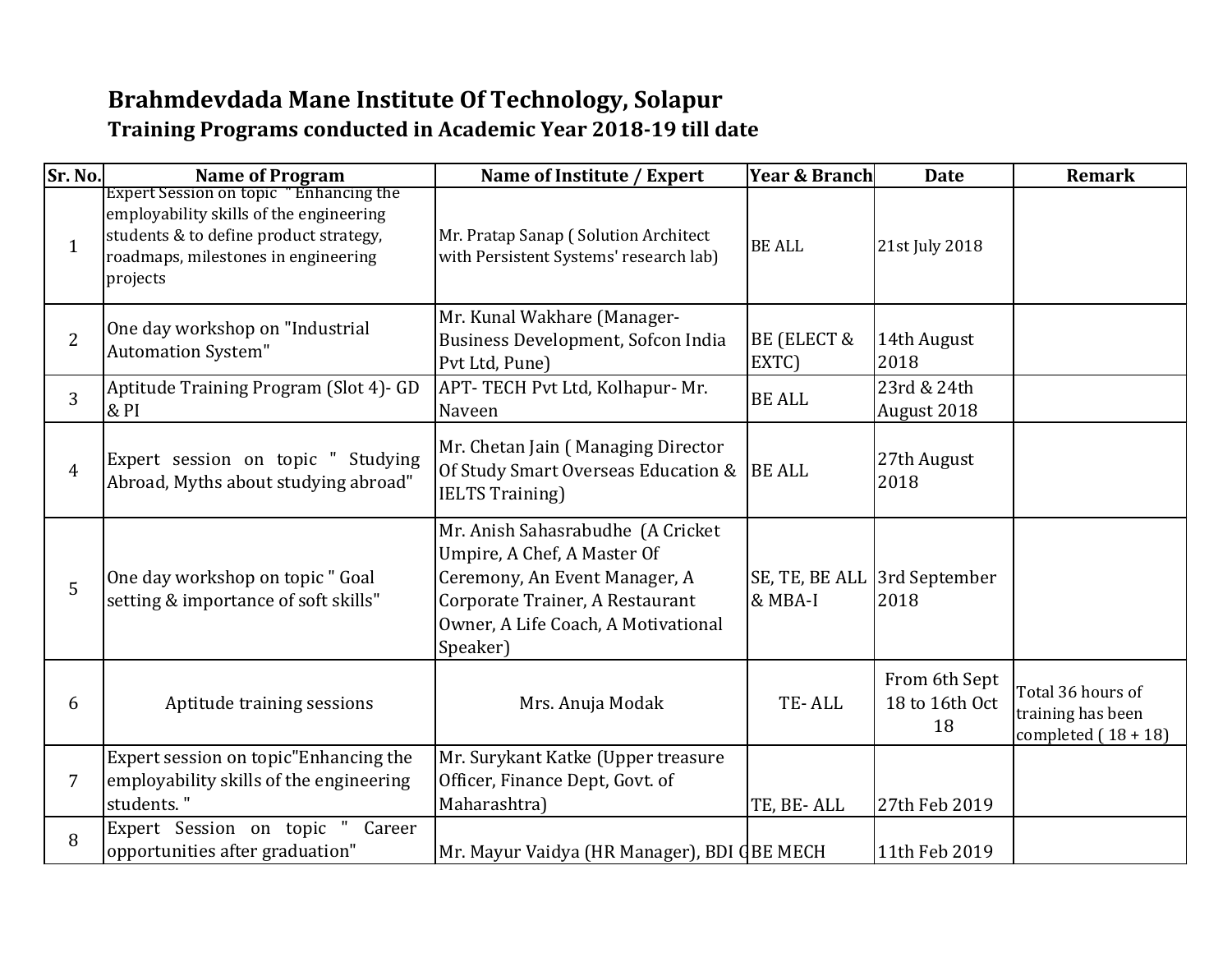## **Brahmdevdada Mane Institute Of Technology, Solapur Training & Placement Cell A Y 2018-19 Till Date**

|                |                                  | <b>Campus Drive Report</b>                 |
|----------------|----------------------------------|--------------------------------------------|
| Sr.N<br>0.     | <b>Name of Student</b>           | <b>Name of the Company</b>                 |
| $\mathbf{1}$   | Lagashetti Kiran Shriniwas       |                                            |
| $\overline{2}$ | Gundeli Rajesh Venkatesh         |                                            |
| 3              | Jakkul Mahesh R.                 |                                            |
| $\overline{4}$ | Pawar Gensidha Nagnath           |                                            |
| 5              | Bollu Yogeshwar Nagnath          |                                            |
| 6              | Gham Shritej Shrikant            |                                            |
| 7              | Ghatage Saiprasad Sarjerao       |                                            |
| 8              | Sajjan Akash Devendra            |                                            |
| 9              | <b>Musumuse Sumit Pandurang</b>  |                                            |
| 10             | Digole Ganesh Ramesh             |                                            |
| 11             | Nichare Somnath Chandrakant      | TradeOcean Ship Management Pvt Ltd, Mumbai |
| 12             | <b>Bhosale Jyotiram Devidas</b>  |                                            |
| 13             | Supate Prasad Sanjay             |                                            |
| 14             | Natekar Rautrai Vitthal          |                                            |
| 15             | Patil Kisan Haripandit           |                                            |
| 16             | Sakhare Anant Suresh             |                                            |
| 17             | Rajput Vishvajit Ranjitsingh     |                                            |
| 18             | <b>Balsure Vishal Shashikant</b> |                                            |
| 19             | Supate Onkar Vishnu              |                                            |
| 20             | Patil Laxman Gopal               |                                            |
| 21             | <b>Shoyef Maniyar</b>            | Just Dial Ltd, Pune                        |
| 22             | Nilesh Ghadge                    |                                            |
| 23             | Rajesh Gundeli                   | Acty Systems India Pvt Ltd, Pune           |
|                | 24 Aishwarya Sagar               | Wipro Ltd, Pune                            |
| 25             | Janhavi Mane                     | Bibox, Banglore                            |
| 26             | Sana Nadaf                       |                                            |
| 27             | Rakesh kompelli                  |                                            |
| 28             | Samarth gaikwad                  |                                            |
| 29             | Rajesh Gundeli                   |                                            |
| 30             | yogeshwar bollu                  |                                            |
| 31             | Shivtej Ande                     |                                            |
| 32             | joytiram bhosale                 |                                            |
| 33             | Nanaso Patkar                    |                                            |
| 34             | Ganesh digole                    |                                            |
| 35             | Nicare somnath                   |                                            |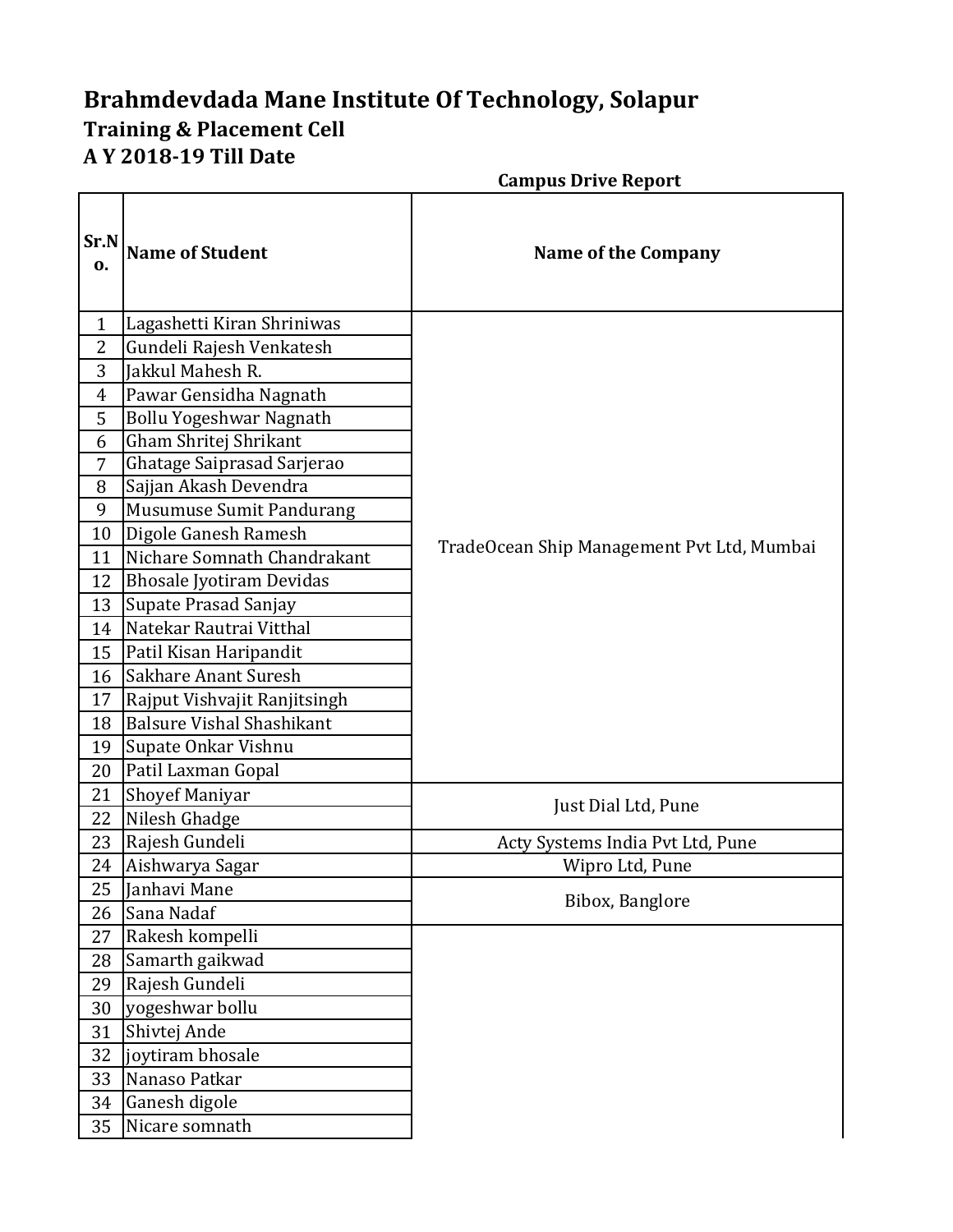| 36 | Nisar Ayyub Nadaf           |                           |
|----|-----------------------------|---------------------------|
| 37 | adsul samadhan baliram      |                           |
| 38 | Mohan Nandkishor menkeldale |                           |
| 39 | Pankaj Hotkar               |                           |
| 40 | Shaikh Mohamadakbar         |                           |
| 41 | Shaikh Saddam               |                           |
| 42 | Attar Muzammil              |                           |
| 43 | Prakash Pawar               |                           |
| 44 | sadanand Yerpul             |                           |
| 45 | <b>Wale Ravikant</b>        |                           |
| 46 | Chetan Umbranikar           |                           |
| 47 | Satajeet Chavan             | Just Dial Ltd, Pune       |
| 48 | <b>Pravin Patil</b>         |                           |
| 49 | Rautrai Natekar             |                           |
| 50 | Sohel shaikh                |                           |
| 51 | Jyotiba Gund                |                           |
| 52 | Kajale uddhav               |                           |
| 53 | sanyog shirke               |                           |
| 54 | Saurabh Pawar               |                           |
| 55 | Madan Bura                  |                           |
| 56 | Suvet Patil                 |                           |
| 57 | Prathmesh Chavan            |                           |
| 58 | Nikhil kolekar              |                           |
| 59 | Swapnil kurde               |                           |
| 60 | Chetan Babar                |                           |
| 61 | laxman Patil                |                           |
| 62 | Prasad supate               |                           |
| 63 | Anand koil                  |                           |
| 64 | Vishal balsure              |                           |
| 65 | Mazarali mulla              |                           |
| 66 | Vinayak Kadabgaon           |                           |
| 67 | Shaikh Sohail               |                           |
| 68 | Sufiyan Kazi                |                           |
| 69 | Anjali Wale                 |                           |
| 70 | Namrata Rakshe              |                           |
| 71 | Pooja Nilgar                |                           |
| 72 | Prajwala Patil              | IIHT, Mumbai              |
| 73 | Rajesh Gundeli              |                           |
| 74 | Sayali Mane                 |                           |
| 75 | Aasma Shaikh                |                           |
| 76 | Sneha Dhavale               |                           |
| 77 | Akash Sajjan                |                           |
| 78 | Kiran Lagashetty            | Dream Technology, Solapur |
| 79 | Pooja Godse                 |                           |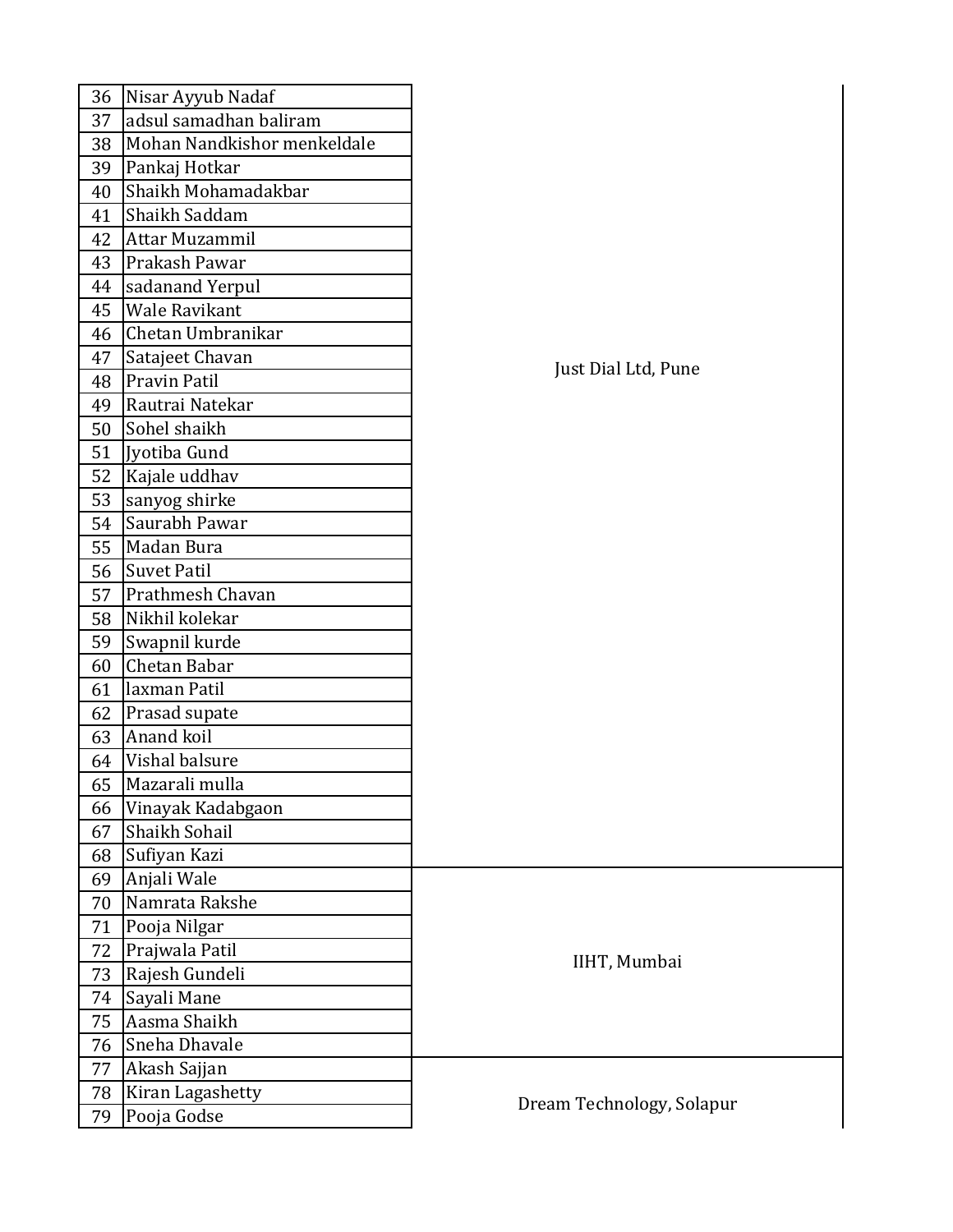| 80 | Akanksha Lull                  |                                  |
|----|--------------------------------|----------------------------------|
| 81 | Mahesh Jakkul                  |                                  |
| 82 | Riyaj Pathan                   |                                  |
| 83 | Supriya Gire                   |                                  |
| 84 | Malik Rote                     |                                  |
| 85 | Javeriya Pyare                 |                                  |
| 86 | Asfiya Shaikh                  |                                  |
| 87 | Aishwarya Umap                 |                                  |
| 88 | Laxmi Puranik                  |                                  |
| 89 | Payal Shejal                   |                                  |
| 90 | Babu Kudal                     |                                  |
| 91 | Jayshri Thorat                 |                                  |
| 92 | Sneha Dhavale                  |                                  |
| 93 | Anjali Wale                    |                                  |
| 94 | Dipali Rokade                  |                                  |
| 95 | Janhavi Mane                   | Ripples Advisory Pvt Ltd, Indore |
| 96 | Aasma Shaikh                   |                                  |
| 97 | Sana Nadaf                     |                                  |
| 98 | <b>Prasad Supate</b>           |                                  |
| 99 | <b>Mohammed Shaikh</b>         |                                  |
|    | 100 Sameer Patel               |                                  |
|    | 101 Imran Shaikh               |                                  |
|    | 102 Laxman Patil               |                                  |
|    | 103 Shubham Bhosale            |                                  |
|    | 104 Devendra Pardeshi          |                                  |
|    | 105 Kisan Patil                |                                  |
|    | 106 Vinayak Kadabgaon          |                                  |
|    | 107 Akshay Jadhav              |                                  |
|    | 108 Manojkumar Waghamare       |                                  |
|    | 109 Srushti Kasabe             |                                  |
|    | 110 Aditi Vibhute              | Integrity Global, Solapur        |
|    | 111 Dhanashri Kadam            |                                  |
|    | 112 Sneha Dhavale              | Qspiders Pvt Ltd, Pune           |
|    | 113 Poonam Salunkhe            |                                  |
|    | 114 Gaikwad Samarth Aoudumbar  |                                  |
|    | 115 Ganji Balchandra Pentappa  |                                  |
|    | 116 Gham Shritej Shrikant      |                                  |
|    | 117 Gire Supriya Dhananjay     |                                  |
|    | 118 Goli Shreyasi Goverdhan    |                                  |
|    | 119 Kale Shubhangi Pralhad     |                                  |
|    | 120 Kalyani Meenaz Md Ishaque  |                                  |
|    | 121 Kore Parwati Channvirappa  |                                  |
|    | 122 Lagashetti Kiran Shriniwas |                                  |
|    | 123 Nakod Ashwini Shriniwas    |                                  |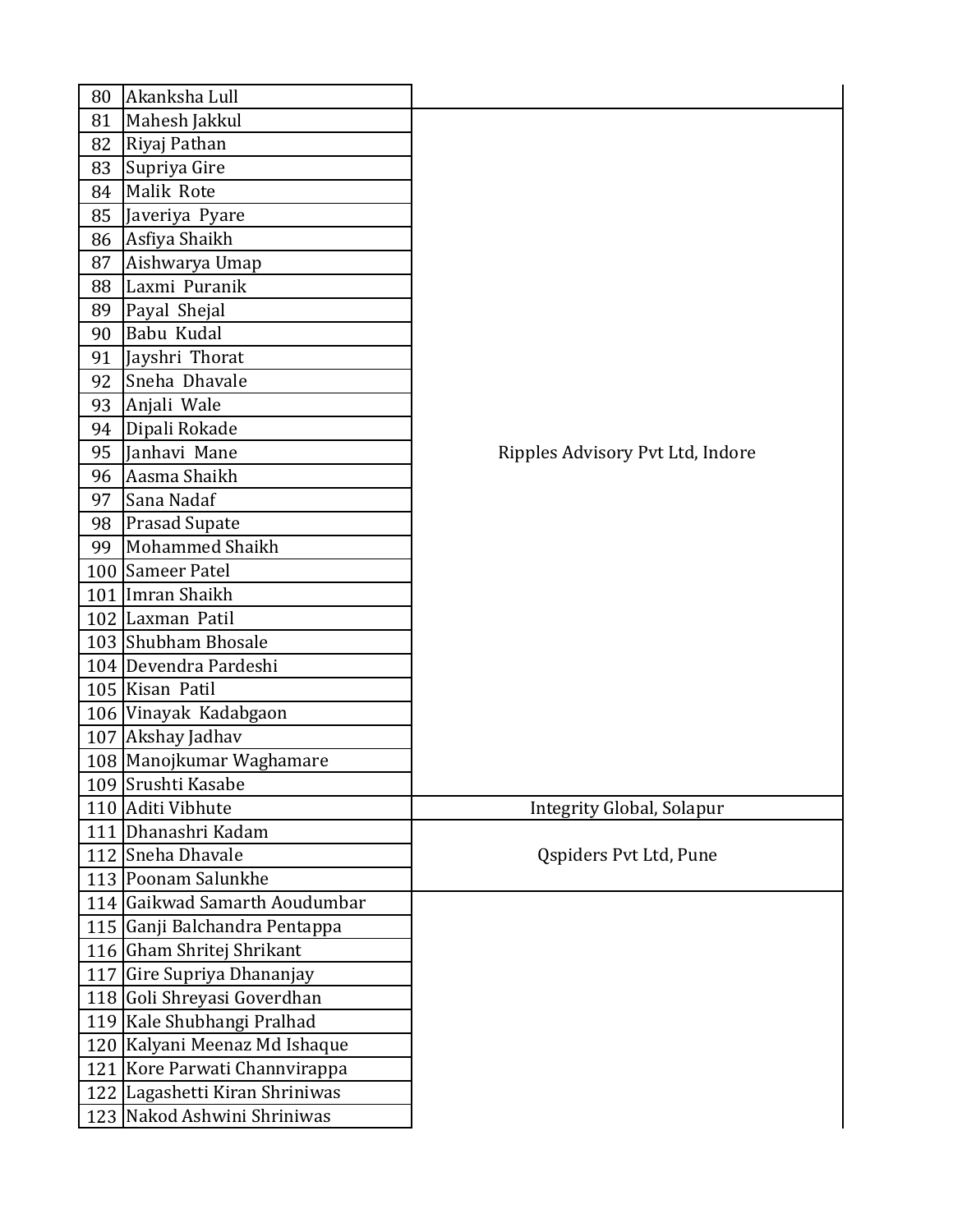| 124 Rakshe Namrata Vasudev       |                                             |
|----------------------------------|---------------------------------------------|
| 125 Rote Malik Dhanraj           |                                             |
| 126 Salgar Poonam Bhagwan        |                                             |
| 127 Shelake Snehal Shavarsidha   |                                             |
| 128 Shinde Pooja Dhananjay       |                                             |
| 129 Bhagare Shital Uttam         | <b>CMS IT Services, Pune</b>                |
| 130 Dange Muskan Khajabhai       |                                             |
| 131 Dhavale Sneha Dhananjay      |                                             |
| 132 Fiske Pooja Somnath          |                                             |
| 133 Kolge Priyanka Laxman        |                                             |
| 134   Mane Janhavi Kamlakar      |                                             |
| 135   Menkudale Mohan Nandkishor |                                             |
| 136 Nadaf Sana Mahamadalli       |                                             |
| 137 Pawar Priyanka Lalu          |                                             |
| 138 Puranik Laxmi Revansiddha    |                                             |
| 139 Rokade Dipali Raghunath      |                                             |
| 140 Sagar Aishwarya Chandraksnth |                                             |
| 141 Sakhare Dipali Suryakant     |                                             |
| 142 Salunke Poonam Ramprabhu     |                                             |
| 143 Salunkhe Shivani Sunil       |                                             |
| 144 Wale Anjali Devanand         |                                             |
| 145 Lagashetti Kiran Shriniwas   | Notan Software Solutions, Pune              |
|                                  |                                             |
| 146 laxman Patil                 |                                             |
| 147 Malik Rote                   | STFC, Chennai                               |
| 148 Gaikwad Samarth Aoudumbar    |                                             |
| 149 Rakshe Namrata Vasudev       | Sampanna Bharat Software Solutions, Solapur |
| 150   Patil Prajwala Rajshekhar  |                                             |
| 151 Supriya Gire                 | Silverlink Technologies Pvt Ltd, Mumbai     |
| 152 Chavan Mohini Shriram        |                                             |
| 153 Dange Muskan Khajabhai       |                                             |
| 154 Dhavale Sneha Dhananjay      |                                             |
| 155 Fiske Pooja Somnath          |                                             |
| 156 Kolge Priyanka Laxman        |                                             |
| 157 Koli Laxmi C                 |                                             |
| 158 Mane Janhavi Kamlakar        |                                             |
| 159 Mashale Shruti Swamirao      |                                             |
| 160 Menkudale Mohan Nandkishor   |                                             |
| 161 Nadaf Nisar Ayyub            |                                             |
| 162 Nadaf Sana Mahamadalli       |                                             |
| 163 Pawar Priyanka Lalu          |                                             |
| 164 Puranik Laxmi Revansiddha    |                                             |
| 165 Salunke Poonam Ramprabhu     |                                             |
| 166 Salunkhe Shivani Sunil       |                                             |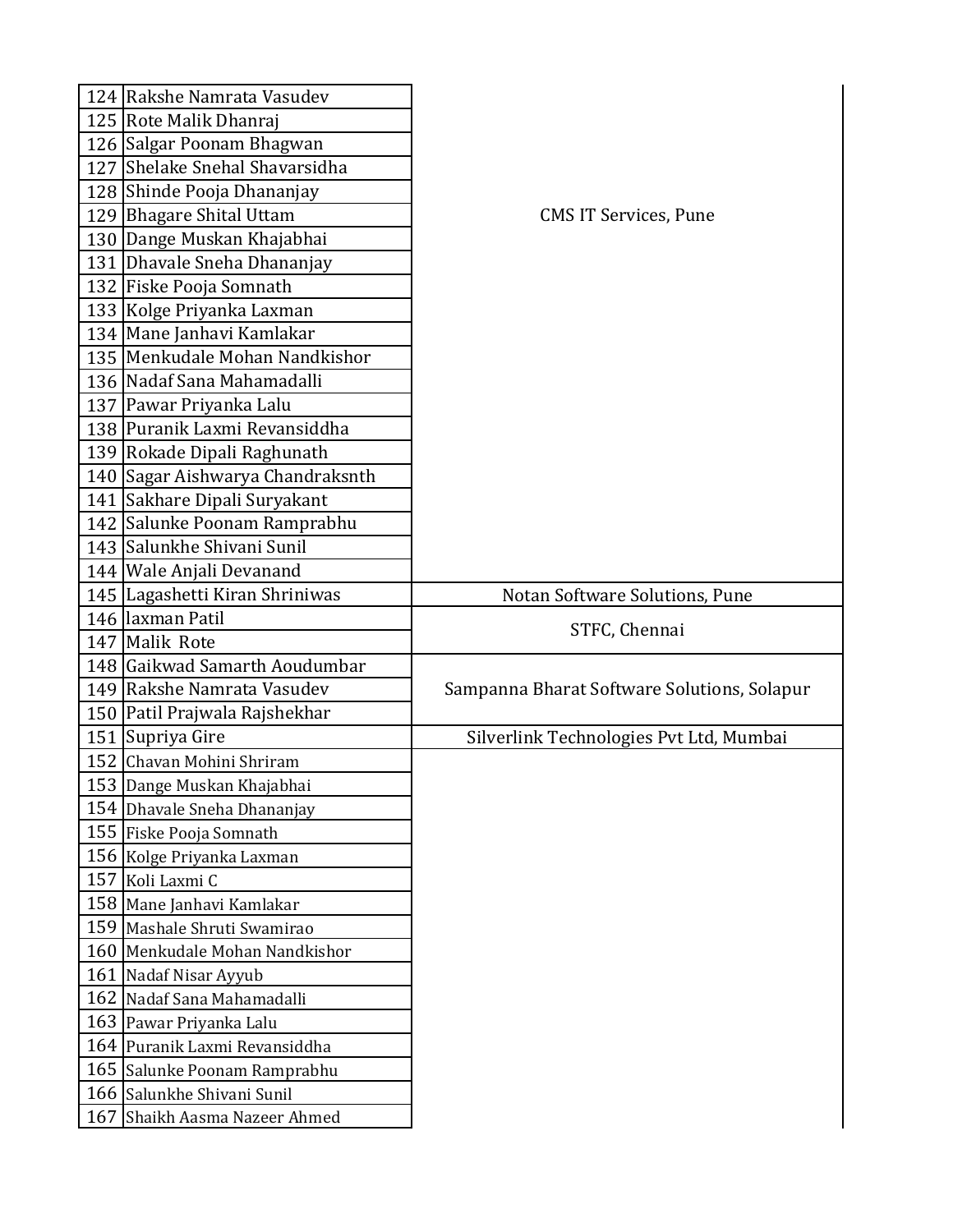| 168 Shejal Payal Digambar        |                                          |
|----------------------------------|------------------------------------------|
| 169 Thorat Jayshri Ramchandra    |                                          |
| 170 Rokade Dipali Raghunath      |                                          |
| 171   Wale Anjali Devanand       | <b>Dhoot Transmission Pvt Ltd, Pune</b>  |
| 172 Bhagare Shital               |                                          |
| 173 Sagar Aishwarya              |                                          |
| 174 Patil Pradnya Pramod         |                                          |
| 175 Antad Shradha Sidram         |                                          |
| 176 Kore Kajal Ganpat            |                                          |
| 177 Umap Aishwarya Dattatray     |                                          |
| 178 Patil Shirin Rais            |                                          |
| 179 Patil Pratiksha Sambhaji     |                                          |
| 180 Bhadkumbe Ashwini Baliram    |                                          |
| 181 Gandhal Shrutika Raghunath   |                                          |
| 182 Jadhav Kirti Bharat          |                                          |
| 183 Deshmukh Sneha Sudhir        |                                          |
| 184 Shaikh Gulabsha Dilawar      |                                          |
| 185 Rathod Seema S               |                                          |
| 186 Supate Onkar V               |                                          |
| 187 Dalvi Umesh V                |                                          |
| 188 Mahindrakar Shubham          |                                          |
| 189 Babar Chetan                 |                                          |
| 190 Gund Jyotiba                 |                                          |
| 191 Yerpul Sadanand              | Ronch Polymers Pvt Ltd., Pune            |
| 192 Pawar Priyanka Lalu          | GKN Aerospace India Ltd, Pune            |
| 193 Goli Shreyasi Goverdhan      | Silverlink Technologies Pvt Ltd, Mumbai  |
| 194   Waghamare Manojkumar Uttam |                                          |
| 195 Supate Prasad Sanjay         |                                          |
| 196 Balsure Vishal Shashikant    | Ravin Cables Ltd, Pune                   |
| 197 Nichare Somnath Chandrakant  |                                          |
| 198 Patkar Nanaso Macchindra     |                                          |
| 199 Rakshe Namrata Vasudev       | TCS, Pune                                |
| 200 Suraj Dilip Ghodake          | Bosch Chasis Systems India Pvt Ltd, Pune |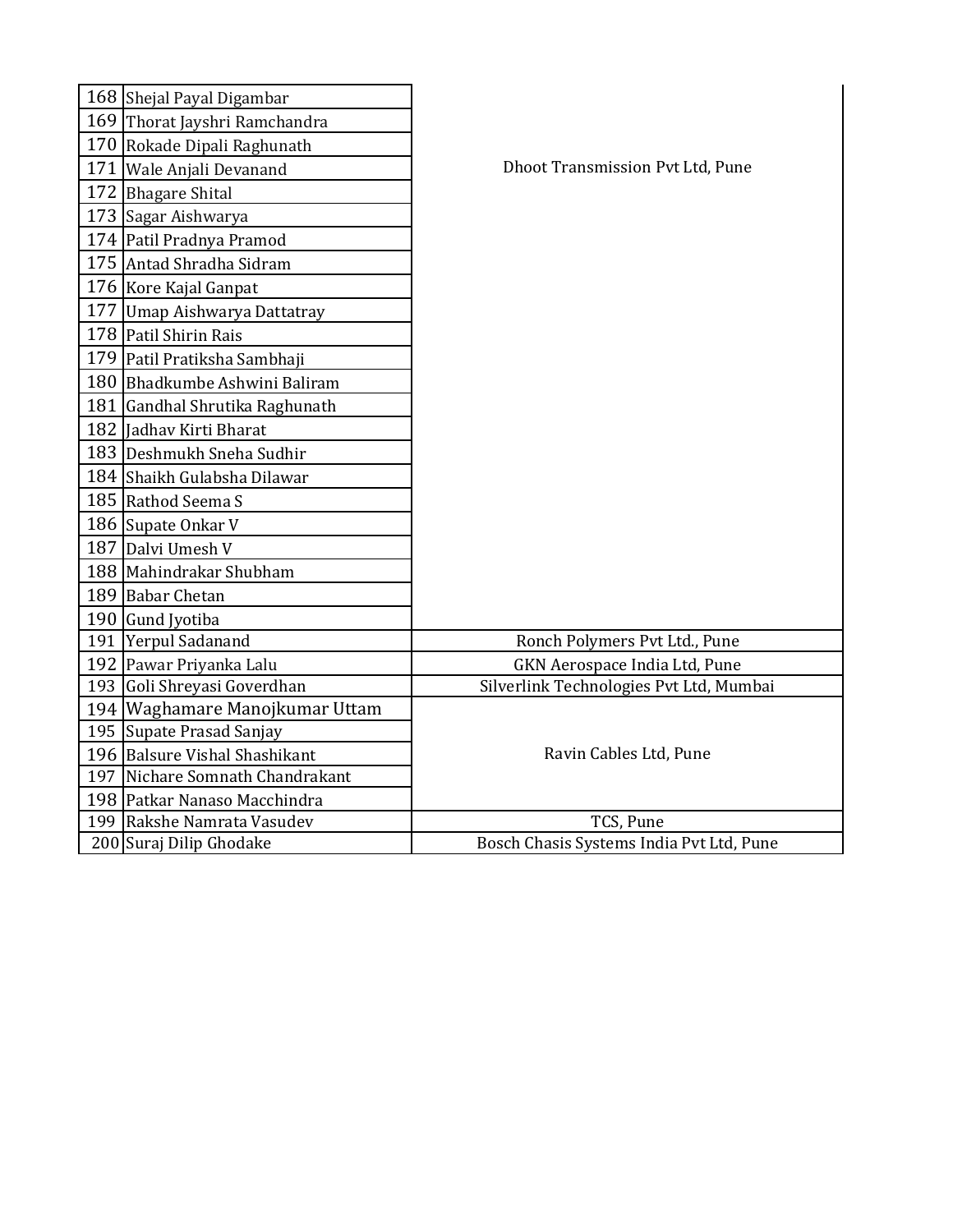| No. of<br>student<br>selected | Package<br>In Lacs<br>$\left($<br>P.A. | <b>Branch</b>           |
|-------------------------------|----------------------------------------|-------------------------|
|                               |                                        | <b>CSE</b>              |
|                               |                                        | <b>CSE</b>              |
|                               |                                        | <b>CSE</b>              |
|                               |                                        | <b>CSE</b>              |
|                               |                                        | <b>CSE</b>              |
|                               |                                        | <b>CSE</b>              |
|                               |                                        | <b>CSE</b>              |
|                               |                                        | <b>CSE</b>              |
|                               |                                        | <b>ELECT</b>            |
| 20                            | 3.4L                                   | <b>ELECT</b>            |
|                               |                                        | <b>ELECT</b>            |
|                               |                                        | <b>ELECT</b>            |
|                               |                                        | <b>MECH</b>             |
|                               |                                        | <b>MECH</b>             |
|                               |                                        | <b>MECH</b>             |
|                               |                                        | <b>MECH</b>             |
|                               |                                        | <b>MECH</b>             |
|                               |                                        | <b>MECH</b>             |
|                               |                                        | <b>MECH</b>             |
|                               |                                        | <b>MECH</b>             |
|                               |                                        | MBA                     |
| 2                             | 2.04L                                  | <b>MBA</b>              |
| 1                             | 2.4L                                   | <b>CSE</b>              |
| $\overline{1}$                | 3.5 L                                  | <b>EXTC</b>             |
|                               |                                        | <b>EXTC</b>             |
| 2                             | 1.2L                                   | <b>EXTC</b>             |
|                               |                                        | <b>CSE</b>              |
|                               |                                        | <b>CSE</b>              |
|                               |                                        | <b>CSE</b>              |
|                               |                                        | CSE                     |
|                               |                                        | $\overline{\text{CSE}}$ |
|                               |                                        | <b>ELECT</b>            |
|                               |                                        | <b>ELECT</b>            |
|                               |                                        | <b>ELECT</b>            |
|                               |                                        | <b>ELECT</b>            |
|                               |                                        |                         |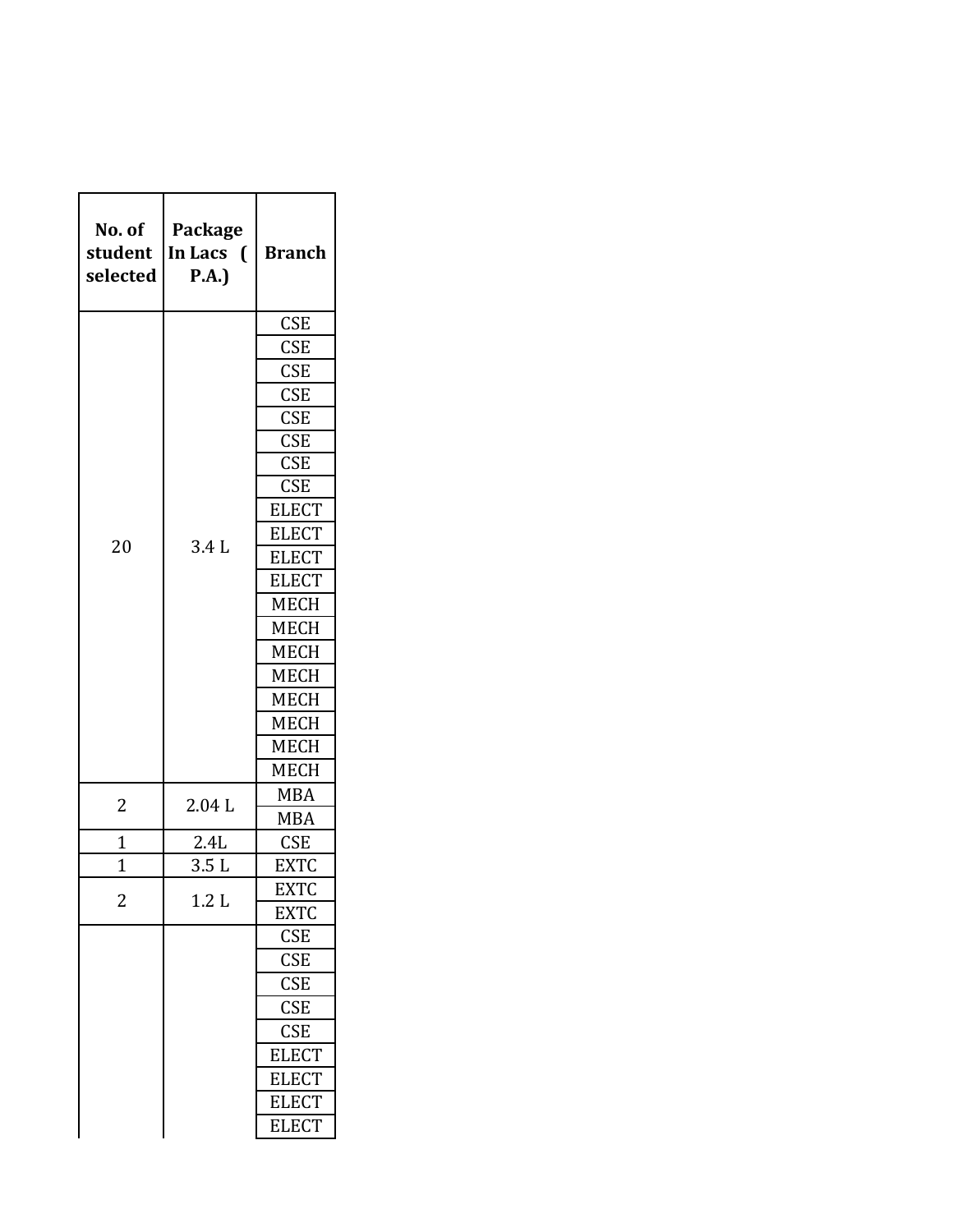|    |                  | <b>EXTC</b> |
|----|------------------|-------------|
|    |                  | <b>EXTC</b> |
|    |                  | <b>EXTC</b> |
|    |                  | <b>EXTC</b> |
|    |                  | <b>MECH</b> |
|    |                  | <b>MECH</b> |
|    |                  | <b>MECH</b> |
|    |                  | <b>MECH</b> |
|    |                  | <b>MECH</b> |
|    |                  | <b>MECH</b> |
|    |                  | <b>MECH</b> |
|    | 2.4L             | <b>MECH</b> |
| 42 |                  | <b>MECH</b> |
|    |                  | <b>MECH</b> |
|    |                  | <b>MECH</b> |
|    |                  | <b>MECH</b> |
|    |                  | <b>MECH</b> |
|    |                  | <b>MECH</b> |
|    |                  | <b>MECH</b> |
|    |                  | <b>MECH</b> |
|    |                  | <b>MECH</b> |
|    |                  | <b>MECH</b> |
|    |                  | <b>MECH</b> |
|    |                  | <b>MECH</b> |
|    |                  | <b>MECH</b> |
|    |                  | <b>MECH</b> |
|    |                  | <b>MECH</b> |
|    |                  | <b>MECH</b> |
|    |                  | MECH        |
|    |                  | MECH        |
|    |                  | <b>MECH</b> |
|    |                  | <b>MECH</b> |
|    |                  | <b>MECH</b> |
|    |                  | <b>EXTC</b> |
|    |                  | <b>CSE</b>  |
|    |                  | <b>CSE</b>  |
| 8  | 1.8 <sub>L</sub> | <b>CSE</b>  |
|    |                  | <b>CSE</b>  |
|    |                  | <b>EXTC</b> |
|    |                  | <b>EXTC</b> |
|    |                  | <b>EXTC</b> |
|    |                  | <b>CSE</b>  |
|    | 1.2L<br>4        | <b>CSE</b>  |
|    |                  | <b>CSE</b>  |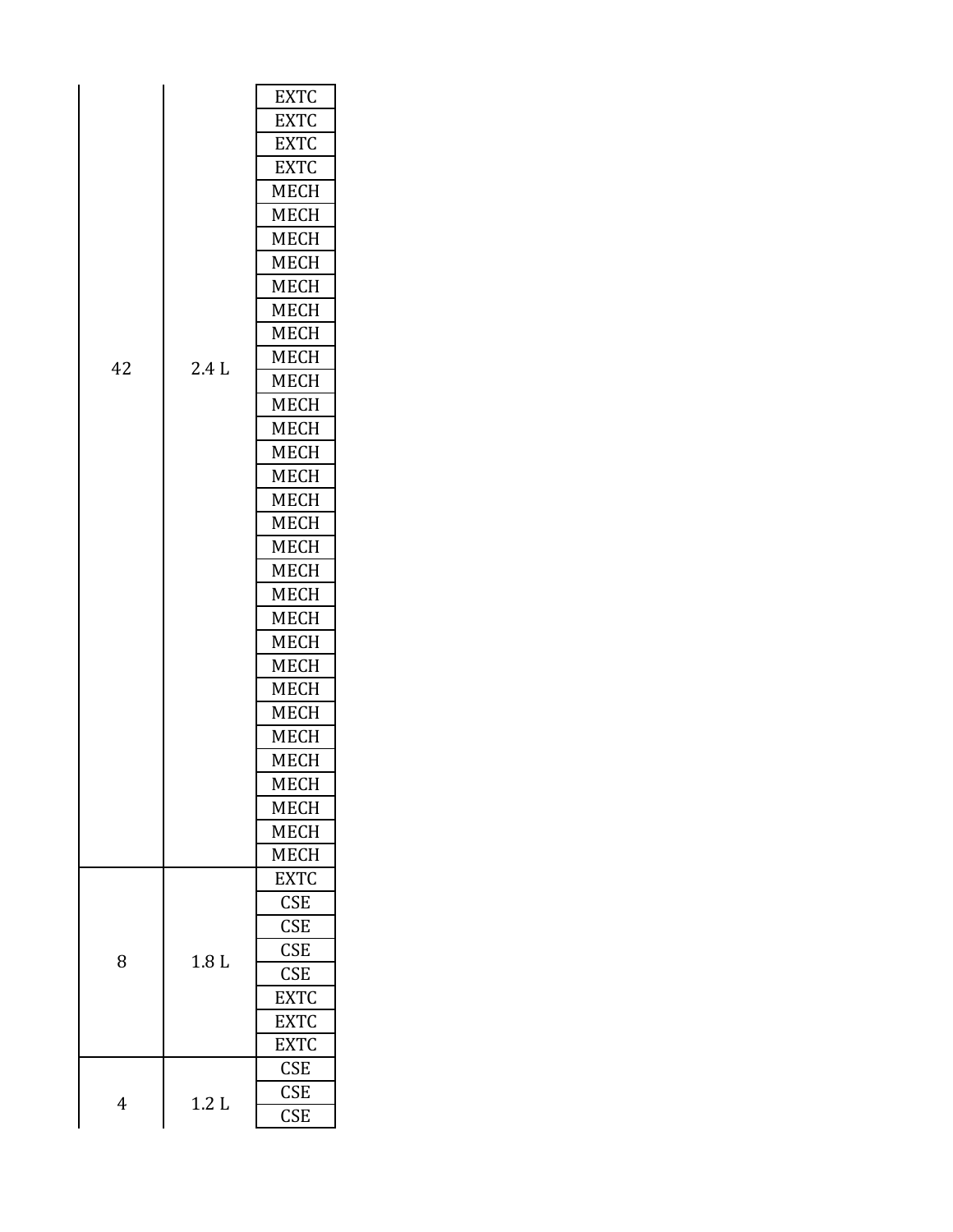|                |                  | <b>CSE</b>   |
|----------------|------------------|--------------|
|                |                  | <b>CSE</b>   |
|                |                  | <b>CSE</b>   |
|                |                  | <b>CSE</b>   |
|                |                  | <b>CSE</b>   |
|                |                  | <b>CSE</b>   |
|                |                  | <b>CSE</b>   |
|                |                  | <b>ELECT</b> |
|                |                  | <b>EXTC</b>  |
|                |                  | <b>EXTC</b>  |
|                |                  | <b>EXTC</b>  |
|                |                  | <b>EXTC</b>  |
|                |                  | <b>EXTC</b>  |
|                |                  | <b>EXTC</b>  |
|                |                  | <b>EXTC</b>  |
| 29             | 2.4L             | <b>EXTC</b>  |
|                |                  | <b>EXTC</b>  |
|                |                  | <b>EXTC</b>  |
|                |                  | <b>MECH</b>  |
|                |                  | <b>MECH</b>  |
|                |                  | <b>MECH</b>  |
|                |                  | <b>MECH</b>  |
|                |                  | <b>MECH</b>  |
|                |                  | <b>MECH</b>  |
|                |                  | <b>MECH</b>  |
|                |                  | <b>MECH</b>  |
|                |                  | <b>MECH</b>  |
|                |                  | <b>MECH</b>  |
|                |                  | <b>MECH</b>  |
|                |                  | MBA-II       |
| $\overline{1}$ | 1.2L             | MBA-II       |
|                |                  | <b>CSE</b>   |
| 3              | 1.8 <sub>L</sub> | <b>EXTC</b>  |
|                |                  | <b>EXTC</b>  |
|                |                  | <b>CSE</b>   |
|                |                  | <b>CSE</b>   |
|                |                  | <b>CSE</b>   |
|                |                  | <b>CSE</b>   |
|                |                  | CSE          |
|                |                  | CSE          |
|                |                  | <b>CSE</b>   |
|                |                  | <b>CSE</b>   |
|                |                  | <b>CSE</b>   |
|                |                  | <b>CSE</b>   |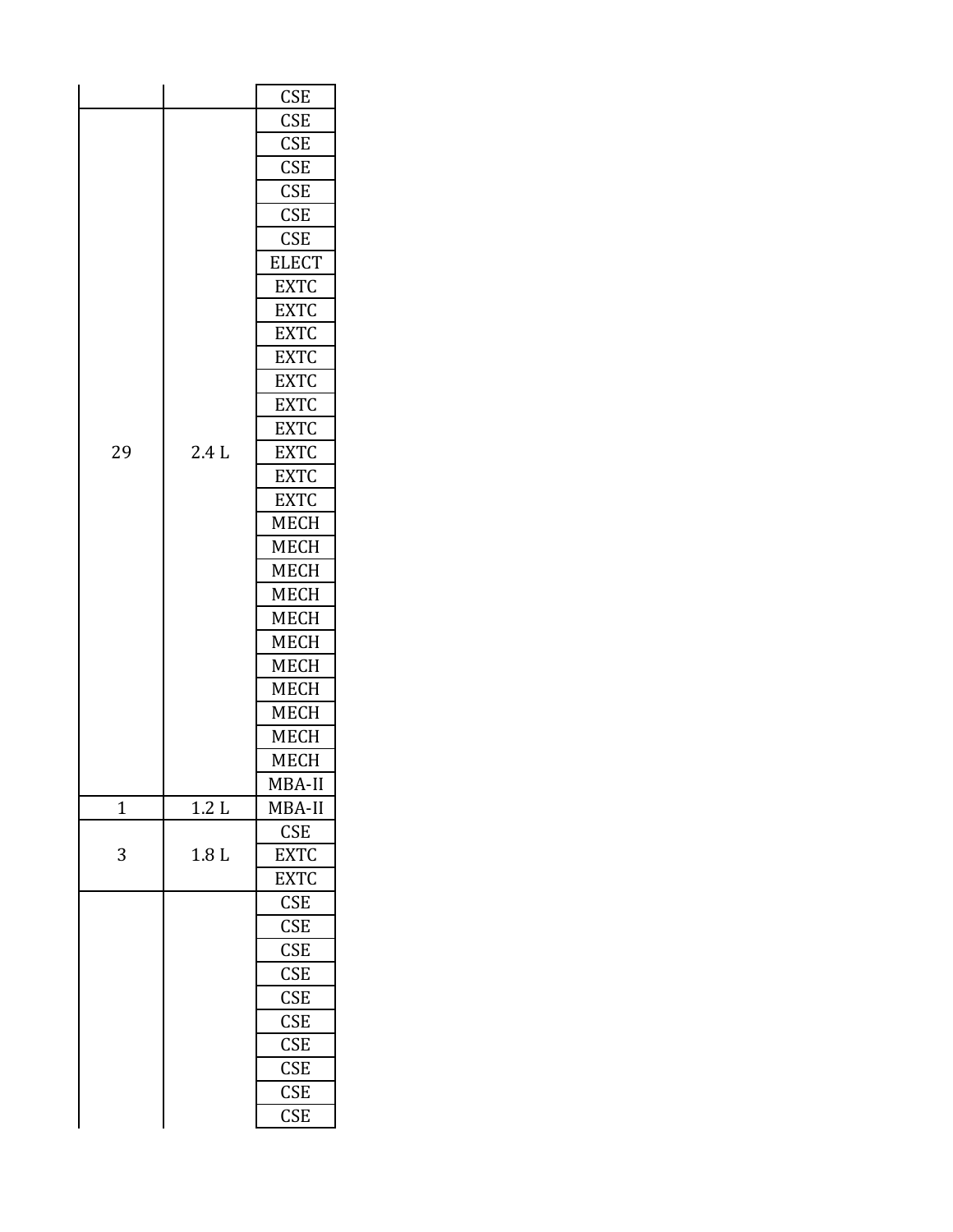|                |                  | <b>CSE</b>  |
|----------------|------------------|-------------|
|                |                  | <b>CSE</b>  |
|                |                  | <b>CSE</b>  |
|                |                  | <b>CSE</b>  |
|                |                  | <b>CSE</b>  |
| 31             | 2.4L             | <b>EXTC</b> |
|                |                  | <b>EXTC</b> |
|                |                  | <b>EXTC</b> |
|                |                  | <b>EXTC</b> |
|                |                  | <b>EXTC</b> |
|                |                  | <b>EXTC</b> |
|                |                  | <b>EXTC</b> |
|                |                  | <b>EXTC</b> |
|                |                  | <b>EXTC</b> |
|                |                  | <b>EXTC</b> |
|                |                  | <b>EXTC</b> |
|                |                  | <b>EXTC</b> |
|                |                  | <b>EXTC</b> |
|                |                  | <b>EXTC</b> |
|                |                  | <b>EXTC</b> |
|                |                  | <b>EXTC</b> |
| 1              | 1.2L             | <b>CSE</b>  |
|                |                  |             |
|                |                  | MECH        |
| 2              | 2.77L            | <b>CSE</b>  |
|                |                  | <b>CSE</b>  |
| 3              | 1.44 L           | <b>CSE</b>  |
|                |                  | <b>CSE</b>  |
| $\overline{1}$ | 1.8 <sub>L</sub> | <b>CSE</b>  |
|                |                  | <b>EXTC</b> |
|                |                  | EXTC        |
|                |                  | <b>EXTC</b> |
|                |                  | <b>EXTC</b> |
|                |                  | <b>EXTC</b> |
|                |                  | <b>EXTC</b> |
|                |                  | <b>EXTC</b> |
|                |                  | <b>EXTC</b> |
|                |                  | <b>EXTC</b> |
|                |                  | <b>EXTC</b> |
|                |                  | <b>EXTC</b> |
|                |                  | <b>EXTC</b> |
|                |                  | <b>EXTC</b> |
|                |                  | <b>EXTC</b> |
|                |                  | <b>EXTC</b> |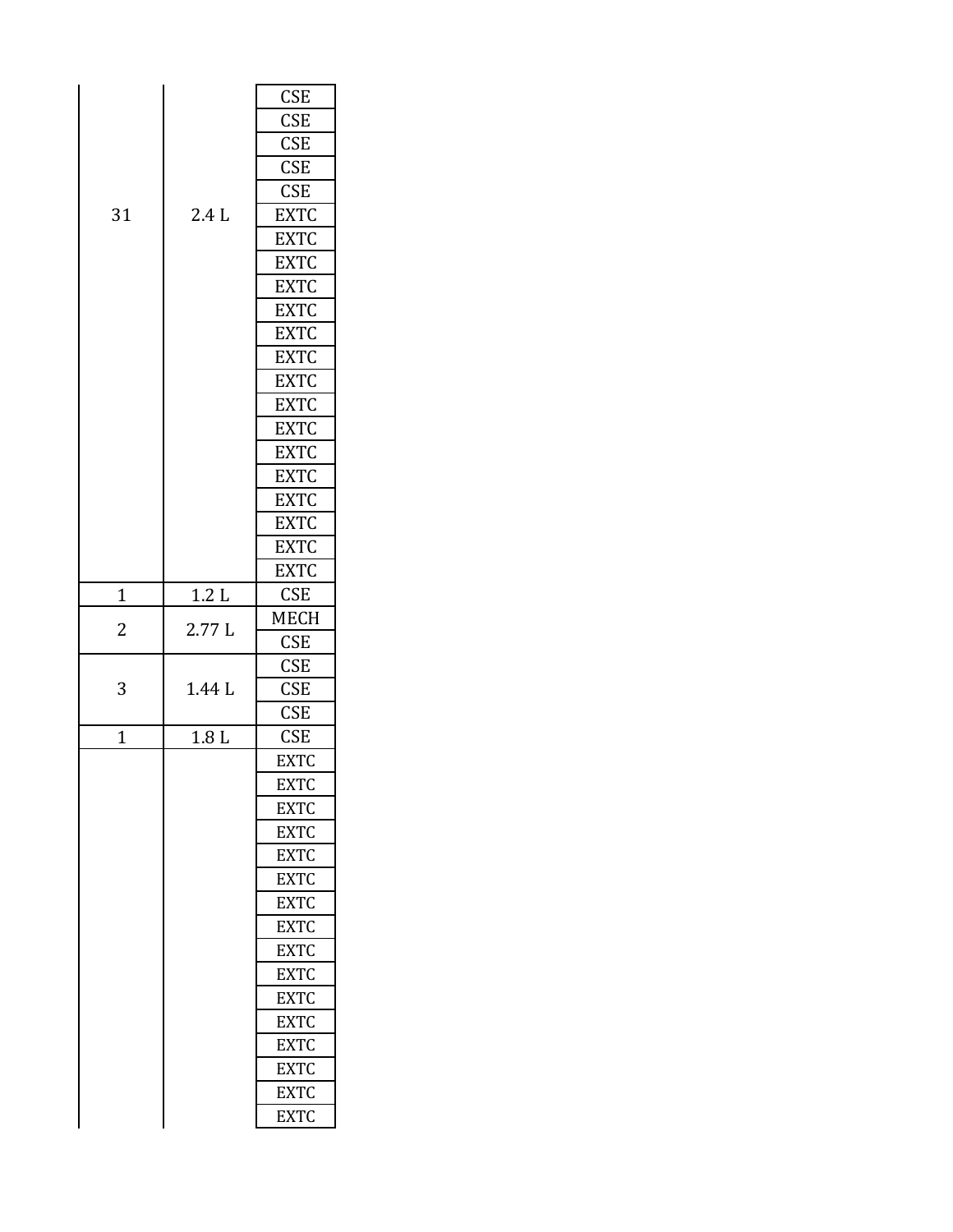|                |                  | <b>EXTC</b>  |
|----------------|------------------|--------------|
|                |                  | <b>EXTC</b>  |
|                |                  | <b>EXTC</b>  |
| 39             | 1.8 <sub>L</sub> | <b>EXTC</b>  |
|                |                  | <b>EXTC</b>  |
|                |                  | <b>EXTC</b>  |
|                |                  | <b>ELECT</b> |
|                |                  | <b>ELECT</b> |
|                |                  | <b>ELECT</b> |
|                |                  | <b>ELECT</b> |
|                |                  | <b>ELECT</b> |
|                |                  | <b>ELECT</b> |
|                |                  | <b>ELECT</b> |
|                |                  | <b>ELECT</b> |
|                |                  | <b>ELECT</b> |
|                |                  | <b>ELECT</b> |
|                |                  | <b>ELECT</b> |
|                |                  | <b>MECH</b>  |
|                |                  | <b>MECH</b>  |
|                |                  | <b>MECH</b>  |
|                |                  | <b>MECH</b>  |
|                |                  | <b>MECH</b>  |
|                |                  | <b>MECH</b>  |
| $\mathbf 1$    | 1.44 L           | <b>MECH</b>  |
| $\overline{1}$ | $2.4\;{\rm L}$   | <b>EXTC</b>  |
| $\overline{1}$ | 1.8L             | <b>CSE</b>   |
|                | 2.2L             | <b>MECH</b>  |
|                |                  | <b>MECH</b>  |
| 5              |                  | <b>MECH</b>  |
|                |                  | <b>ELECT</b> |
|                |                  | <b>ELECT</b> |
| 1              | 3.5L             | <b>CSE</b>   |
| $\overline{1}$ | 2.4L             | <b>ELECT</b> |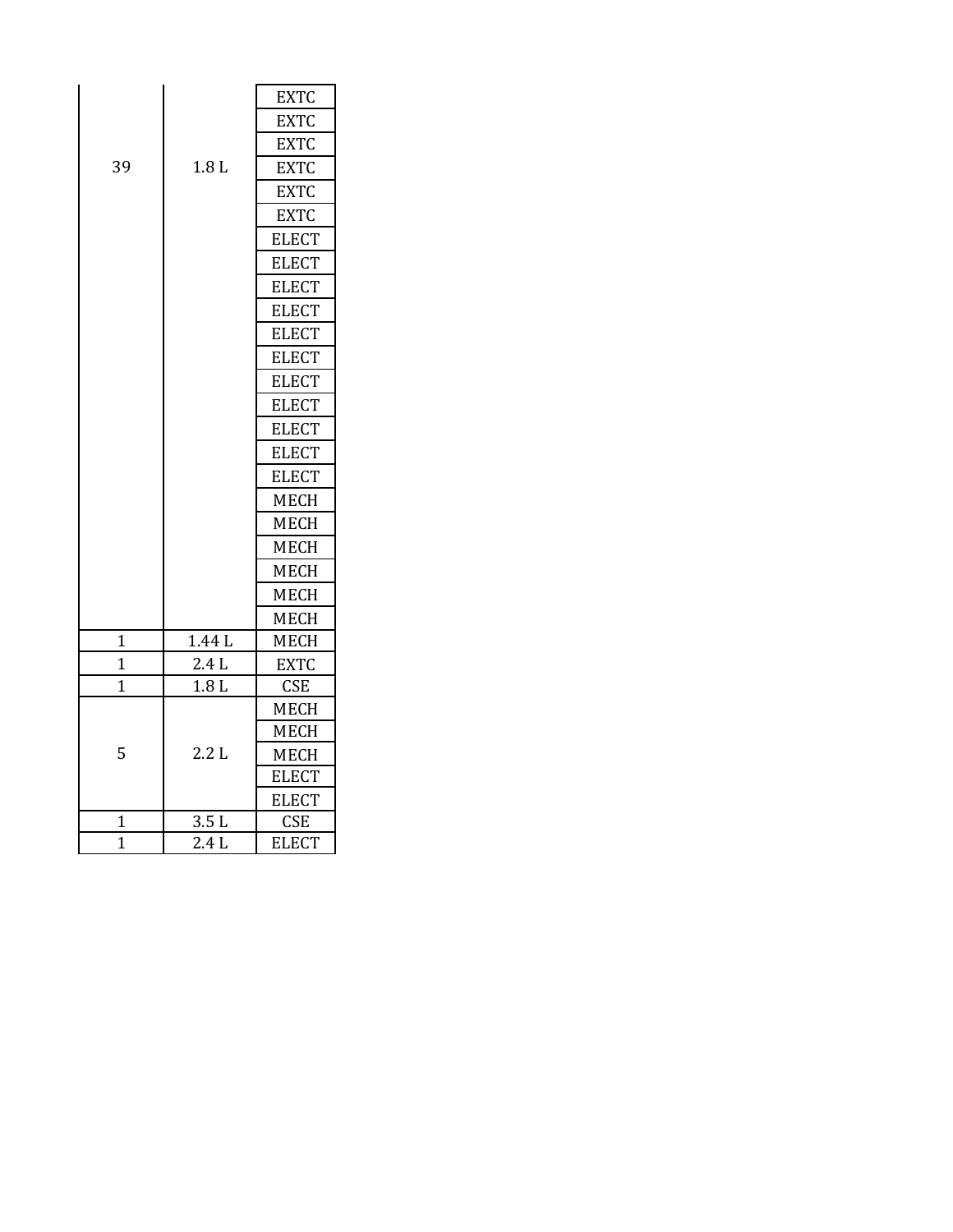| Sr. No.      | <b>Name of Company</b>                         | Date of campus<br>drive |
|--------------|------------------------------------------------|-------------------------|
| $\mathbf{1}$ | <b>Magneto IT Solutions, Pune</b>              | 8th Aug 2018            |
| 2            | TCS, Pune (First Opportunity)                  | 2nd Sept 2018           |
| 3            | SPICE n ICE Events, Solapur                    | 7th Sept 2018           |
| 4            | <b>Indian Navy</b>                             | 24th Sept 2018          |
| 5            | Hind Rectifiers Ltd, Mumbai                    | 1st Oct 2018            |
| 6            | TradeOcean Ship Management Pvt Ltd, Mumbai     | 3rd Oct 2018            |
| 7            | Acty Systems India Pvt Ltd, Pune               | 5th Oct 2018            |
| 8            | Just Dial Ltd, Pune (First Opportunity)        | 9th Oct 2018            |
| 9            | Wipro, Pune                                    | 16th Nov 2018           |
| 10           | Automata Systems, Mumbai                       | 22nd Oct 2018           |
| 11           | Demand Farm Inc., Pune                         | 23rd Oct 2018           |
| 12           | Raja Software Labs, Pune                       | 24th Oct 2018           |
| 13           | Amazon, Pune                                   | 3rd Jan 2019            |
| 14           | Bibox, Banglore                                | 10th Jan 2019           |
| 15           | Aurus Ltd, Pune                                | 12th Jan 2019           |
| 16           | Mphasis, Pune                                  | 17th Jan 2019           |
| 17           | Silverlink, Mumbai                             | 21st Jan 2019           |
| 18           | Samsung (R & D), Banglore                      | 23rd Jan 2019           |
| 19           | Webtech Developers, Pune (First Opportunity)   | 23rd Jan 2019           |
| 20           | Webtech Developers, Pune (Second Opportunity)  | 24th Jan 2019           |
| 21           | Global Space, Pune                             | 28th Jan 2019           |
| 22           | IIHT, Mumbai                                   | 29th Jan 2019           |
| 23           | Jaro Education Ltd, Mumbai (First Opportunity) | 6th Feb 2019            |
| 24           | Just Dial Ltd, Pune (Second Opportunity)       | 12th Feb 2019           |
| 25           | Bosch Chasis Systems India Pvt Ltd, Pune       | 16th Feb 2019           |
| 26           | Dream Technology, Solapur                      | 17th Feb 2019           |
| 27           | Ripples Advisory Pvt Ltd, Indore               | 20th Feb 2019           |
| 28           | Epic Research, Indore                          | 21st Feb 2019           |
| 29           | Epic Research, Indore                          | 22nd Feb 2019           |
| 30           | Interview Mocha, Pune                          | 25th Feb 2019           |